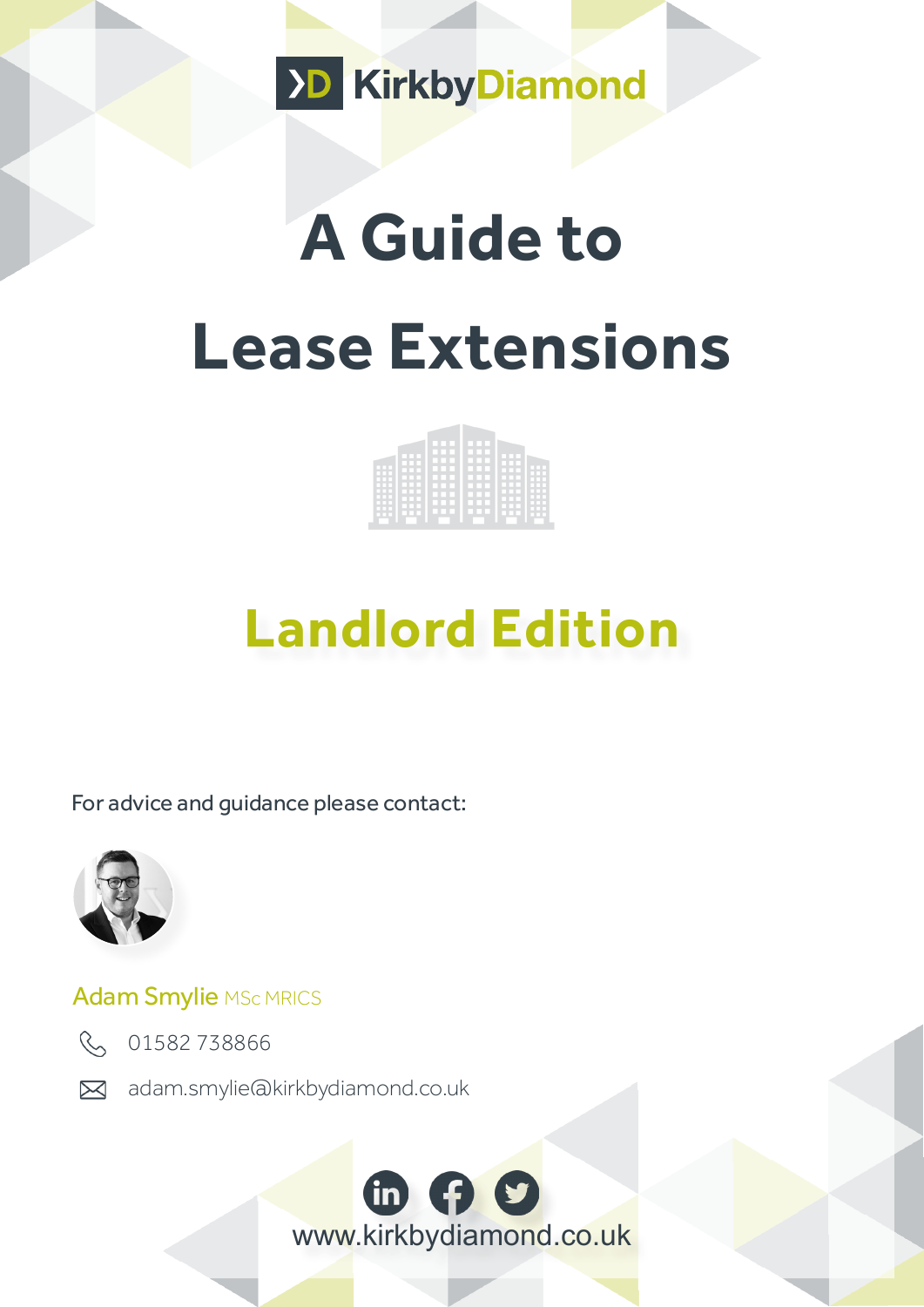### A Guide to Lease Extensions for Landlords

#### Entitlement

A lessee who has owned a flat or maisonette for more than two years has the right to claim a lease extension under the terms of the Leasehold Reform, Housing and Urban Development Act 1993 as amended. The lease will be extended by 90 years and the Ground Rent will reduce to a "peppercorn" (nil) rent.

#### Procedure

The procedure is activated by the service of a Notice signed personally by the lessee. The Notice must state the price considered to be appropriate to pay the landlord for the lease extension (The Notice must be served on the freeholder and any other landlord).

#### Price Payable

The Notice must state a bona fide price that the lessee wishes to pay for the lease extension. Kirkby Diamond provide valuation figures considered justifiable at First Tier Tribunal (Valuation Tribunal).



[Photo by RODNAE Productions](https://www.pexels.com/photo/close-up-of-a-person-signing-a-document-7821913/)

#### Marriage Value

When a lease has less then 80 years to run the surveyor will include in the valuation a figure for Marriage Value representing an additional sum to be paid to the landlord to recognise the benefit to the flat owner of having a lease extension.

#### Intermediate Leasehold Interests

Where there are several leasehold interests Kirkby Diamond can provide the values (premiums payable) to each of the superior interests.

#### Sale of Flat or Maisonette

If a lessee wishes to sell the flat after the Notice has been served the benefit of the Notice can be assigned to the buyer. If this is not done the Notice will lapse at that point and the lessee will be liable for fees incurred to that stage.

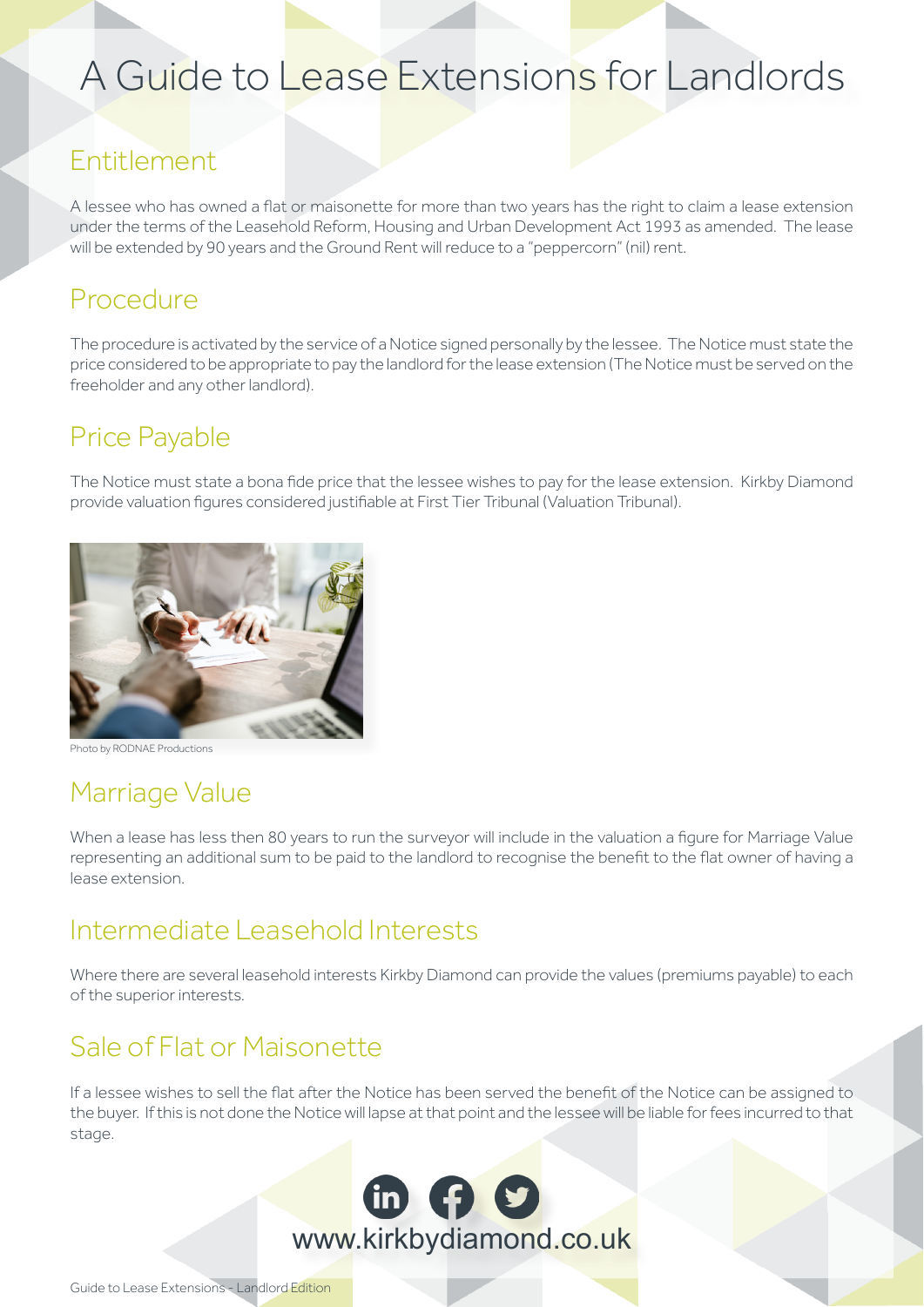#### Liability for Fees

Once the Notice has been served the lessee is responsible for the reasonable costs incurred by the landlord in employing his own surveyor to prepare a valuation. The landlord can also claim his reasonable solicitor's fee for advising in connection with the service of the counter notice. The initial valuation fee is recoverable from the lessee.

Normally the lessor appoints Kirkby Diamond to negotiate the final settlement to avoid the significant costs of going to First Tier Tribunal. This is charged separately to the initial valuation fee and is not recoverable from the lessees.

#### Payment of Deposit

The landlord can request payment of a deposit of 10% of the price quoted in the Notice and this must be paid within 14 days of request.

#### Landlord's Counter Notice

The landlord MUST respond by serving the Counter Notice within 2 months of the Section 42 Notice date. A solicitor should prepare and serve the Counter Notice in good time.

The Landlord will normally make a counter proposal for a higher price for the lease extension. Negotiations usually follow between the party's surveyors. If it is not possible to agree terms then the First Tier Tribunal will determine the price to be paid. If any other issues arise concerning the terms to be offered apart from the price then these issues would also be referred to the Tribunal. The procedure will take some months to conclude if either party is difficult.

#### Tribunal Proceedings

Kirkby Diamond represent lessors at the First Tier Tribunal (Valuation Tribunal) hearing as Expert Witness or Advocate (where the issues only relate to the valuation).



[Photo by Vladimir Kudinov](https://www.pexels.com/photo/brown-apartment-36366/ )